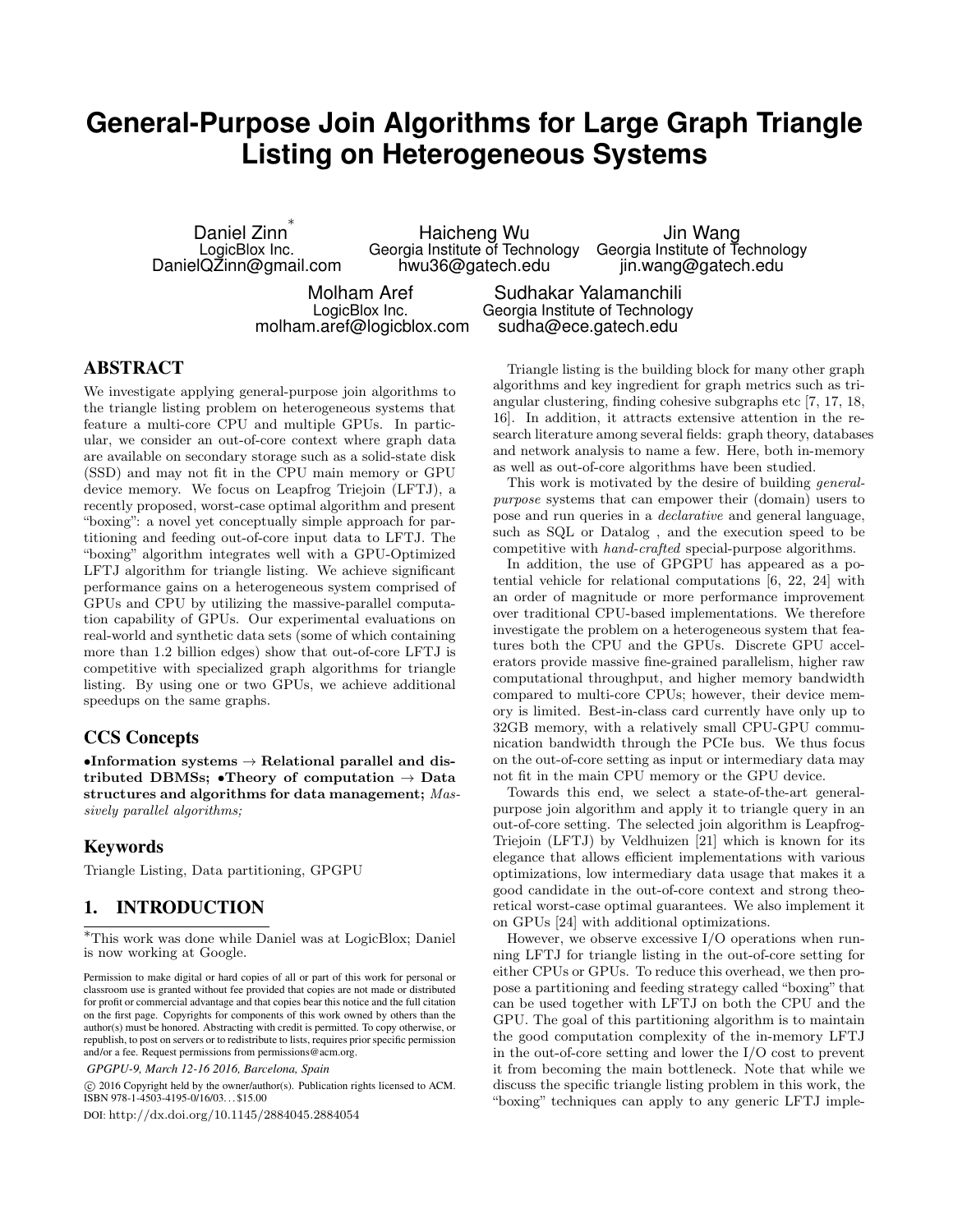

Figure 1: Trie and TrieArray of a ternary relation  $R$ 

mentations either on the CPU or the GPU. Specifically, we make the following contributions:

1. We present and analyze a novel strategy called boxing for out-of-core execution of LFTJ, and apply the boxed-LFTJ to the triangle-listing problem on large scale out-ofcore data sets.

2. We improve the performance of a GPU-optimized LFTJ implementation and integrate it with the boxed-LFTJ framework to utilize the computation capability of GPUs.

3. We perform an experimental evaluation of boxed-LFTJbased triangle listing for out-of-core graphs on a heterogeneous system, which features a multi-core CPU and multiple GPUs. The results demonstrate that boxed-LFTJ has low CPU and I/O overhead and shows that the overall execution time is competitive with the specialized triangle listing algorithm MGT [7]. The integration of the GPU-optimized LFTJ further improves the performance by utilizing the massively-parallel computation capability of GPUs.

#### 2. LEAPFROG-TRIEJOIN

LFTJ is a worst-case optimum multi-predicate join algorithm. We restrict our attention to full-conjunctive queries, and use a Datalog syntax and terminology to describe queries (or joins). Some notation is necessary: for a binary relation  $R(x, y)$ , let  $R(x, z)$  denote the set of values in the first column, i.e., R projected to its first attribute. Then,  $R(a, )$ is the projection to the second attribute after only selecting tuples that have the constant a as the first attribute.

LFTJ operates by first fixing an order of the variables occurring in the rule body, e.g.  $x, y, z$ . Then, LFTJ finds all possible values  $\alpha$  for the variable  $x$  by performing an intersection of  $R(x, z)$  and  $S(x, z)$ . Now, as soon as the first of such  $a$  is found, LFTJ is looking for values  $b$  of  $y$ , the next variable in the variable-order. Here, LFTJ computes the intersection of  $R(a, y)$  and  $T(y, z)$ . Again, after the first  $b$  is found, LFTJ is looking for values  $c$  for  $z$  by computing the intersection of  $S(a, z)$  and  $T(b, z)$ . If any of these c is found LFTJ reports the tuple  $(a, b, c)$  in the output. LFTJ then back-tracks its search to the variable  $y$  and looks for the next b. Back-tracking continues up to the first variable and LFTJ finishes when no new a can be found anymore.

Trie representation for relations. A Trie is a tree that stores each tuple of a relation as a path from the root node r to a child node. See Fig.  $1(a)$  for an example of a ternary relation with its Trie in Fig. 1(b). In general, a Trie for a relation with arity  $h$  has a height of  $h$ . For a relation  $R(x_1, \ldots, x_h)$ , the nodes at height *i* store values from the ith column of R. We require that child nodes of the same node  $n$  are unique and ordered increasingly. For example in Fig. 1(b) at level 2, the children of b are the values  $u, v$ , and z, which are in increasing order.



Figure 2: Performance of GPU-Optimized LFTJ: (a) Finding Triangles; (b) Finding Four-Cliques.

TrieArrays. We use a simple array-encoding for Tries, which is inspired by the Compressed-Sparse-Row (CSR) format, a commonly used format to store graphs. As an example see Fig. 1(c) for the representation of the Trie given in Fig. 1(b). The data values are stored in flat arrays called value-arrays. Index arrays are used to separate children at the same tree level but from different parent nodes. An nary relation has *n* value arrays and  $n - 1$  index arrays. In particular, the children of a node  $n$  stored in the value array val<sub>i</sub> at position j are stored in the array val<sub>i+1</sub> starting at the index from  $\mathbf{idx}_i[j]$  until the index  $\mathbf{idx}_i[j+1]$  exclusively. E.g. in Fig. 1(c), the children  $w, x, y$  of z from  $val_1[3]$  are stored in val<sub>2</sub> from  $\mathbf{idx}_1[3] = 4$  to  $\mathbf{idx}_1[4] = 7$ .

Implementation. A basic building block of Leapfrog Triejoin (LFTJ) is Leapfrog Join (LFJ). It computes the intersection of multiple unary relations by using a linear iterator for each of its input relations to search values that are in all input unary relations. The searching process used in LFJ is essentially implemented as a binary search. When extending LFJ to LFTJ, the linear iterator is extended to TriIterator. LFTJ works on multiple Tries and each Trie has its TriIterator. These TrieIterators cooperate with each other to traverse the Tries in a depth-first order to find the intersections in each level of the Tries. The details of LFTJ including the computation complexity can be found in [21]. Section 4 has an example of running LFTJ on three relations to find triangles.

#### 3. GPU-OPTIMIZED LFTJ

As described in [24], LFTJ has been efficiently ported to run on GPUs which is called GPU-Optimized LFTJ. The algorithm shares the same data structure (TrieArray) and program interface as the CPU LFTJ for easy substitution; it applies two optimizations for GPUs: (1) It turns the depth-first order into breadth-first order because breadth-first exposes more fine-grained parallelism at the cost of larger memory footprint. (2) It replaces binary search with linear search for good memory access patterns and load balance in GPUs at the cost of worse computation complexity.

This paper improves GPU-Optimized LFTJ described in [24] resulting in a faster algorithm with support of much larger input data sets. In particular, we (1) solve the problem of the increased memory footprint caused by the breadthfirst order. When expanding nodes in breadth-first traversal, the new algorithm expands nodes in multiple rounds if the total size of the expanded nodes is larger than the available memory size. (2) balance the tradeoff between linear search and binary search to take advantage of the better computational complexity of binary search. For example, when intersecting two sorted arrays with a large difference in their size, we use binary search to find the first and the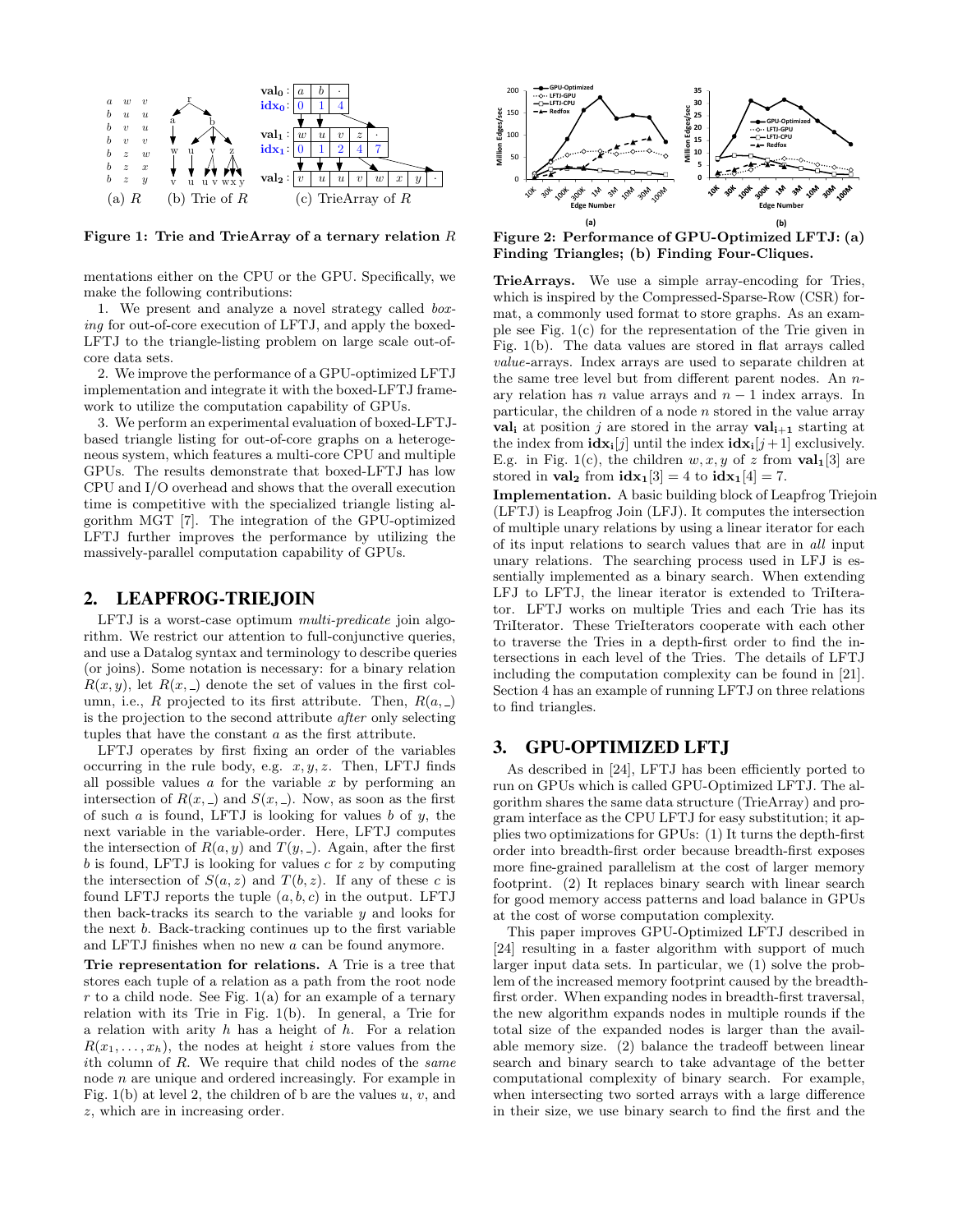Algorithm 1 Steps Performed by Leapfrog-Triejoin on the Triangles Query  $T(x, y, z) \leftarrow E(x, y), E(x, z), E(y, z)$ .

|     | 1: for $a \in E(x, \_) \cap E(x, \_)$ do |  |                                 |
|-----|------------------------------------------|--|---------------------------------|
| 2:  | for $b \in E(y, \_) \cap E(a, y)$ do     |  |                                 |
| -3: | for $c \in E(a, z) \cap E(b, z)$ do      |  |                                 |
| 4:  | yield $(a, b, c)$                        |  | $\triangleright$ triangle found |
|     |                                          |  |                                 |

last elements of the short array in the long array to reduce the search scope of the following linear search.

Fig. 2 reports the throughput of GPU-Optimized LFTJ with three other algorithms in finding cliques (e.g. triangles and 4-cliques) from some randomly generated graphs which still fit in the GPU main memory. All vertices of the graphs are 64-bit. Red Fox [22] runs a state-of-the-art GPU binary join algorithms and it does not support large graphs because its memory footprint is too large to fit in the GPU memory. LFTJ-CPU runs multiple vanilla LFTJ algorithms in different CPU threads in parallel. LFTJ-GPU is similar to LFTJ-CPU but runs vanilla LFTJ in GPU threads. The environment of the experiment is the same as the one used in Section 7. All GPU experiments are conducted on a K40 GPU. Fig. 2 shows that GPU-Optimized LFTJ is always the fastest algorithm and can run the largest graph supported by the other algorithms. When evaluating 100M-edge graph, GPU-Optimized is 8x faster than CPU-LFTJ in triangle listing and 11x faster than CPU-LFTJ in 4-clique listing.

#### 4. LFTJ FOR TRIANGLE QUERY

We first explain the idea of using LFTJ for the triangle query (LFTJ- $\Delta$ ) and highlight the necessary steps. Our formal setting is standard for  $I/O$  efficient algorithms: input  $I$ , intermediary and output data can exceed the size of available CPU main memory or GPU device memory M (measured in words to store one atomic value), in which case it can be read (written) from (to) secondary storage such as SSD for CPU or via PCIe bus for GPU with the granularity of a page that has size  $P$ . Reading or writing a page incurs 1 unit of I/O cost. The following example shows that LFTJ can suffer from excessive I/O operations in an external-memory setting with a page-based least-recently-used memory replacement strategy. These I/O operations happen independently of whether LFTJ runs on CPU or GPU.

Given a simple, undirected graph G and let  $G^* = (V, E)$ be its directed version, that is for each edge  $\{a, b\}$  in G, E contains the pair  $(\min\{a, b\}, \max\{a, b\})$ . An example of  $G, G^*$  and  $E(G^*)$  is shown in Fig. 4(a) (b) (c). The query (refereed as  $(\Delta)$ )

$$
T(x, y, z) \leftarrow E(x, y), E(x, z), E(y, z), x < y < z.
$$
 (Δ)

computes all triangles in  $G^*$  of the form:  $a \stackrel{\star b}{\rightarrow} c$ . The output T coincides with the triangles in G.

The steps that LFTJ performs for the triangle query are summarized in Algorithm 1. First, the leapfrog join at level x for the atoms  $E(x, y)$  and  $E(x, z)$  computes the intersection between  $E(x, z)$  and  $E(x, z)$ . Then, for each found value a for x, we perform a Leapfrog Join at level  $y$  computing the intersection of  $E(a, y)$  with  $E(y, z)$ , because the variable y occurs in the atoms  $E(x, y)$  and  $E(y, z)$ . In the last step, we find bindings for z by intersecting  $E(a, z)$  with  $E(b, z)$ because z occurs in the atoms  $E(x, z)$  and  $E(y, z)$ .

The LFTJ- $\Delta$  may have excessive I/O operations because (1) each lookup in the intersection may load a separate page

| $\mathbf{E}:$ |    | $\boldsymbol{a}$ | b  | $\boldsymbol{c}$ | E(a, y)                                | E(b, z) | I/O |
|---------------|----|------------------|----|------------------|----------------------------------------|---------|-----|
| 0,            | 24 |                  |    |                  | 24                                     |         |     |
| 1,            | 20 | 0                | 24 |                  | 24                                     | 24      |     |
| 2,            | 16 | 0                | 24 | 24               | 24                                     | 24      |     |
| 3,            | 12 |                  |    |                  | 20                                     |         |     |
| 4,            | 8  |                  | 20 |                  | 20                                     | 16      |     |
| 5,            | 4  | 1                | 20 |                  | 20                                     | 16      |     |
| 6,            | 24 | $\overline{2}$   |    |                  | 16                                     |         |     |
| 7,            | 20 | $\overline{2}$   | 16 |                  | 16                                     | 8       |     |
|               |    | $\overline{2}$   | 16 |                  | 16                                     | 8       |     |
| 18,           | 24 | 3                |    |                  | 12                                     |         |     |
|               |    | 3                | 12 |                  | 12                                     | 24      |     |
| 23,           | 4  | 3                | 12 |                  | 12                                     | 24      |     |
| 24,           | 24 |                  |    | . .              | . .                                    |         |     |
| (a) Graph $G$ |    | b)               |    |                  | LFTJ- $\Delta$ steps when running on G |         |     |

Figure 3: Example input graph that causes LFTJ- $\Delta$ to use many I/Os. Parameters:  $M = 40$ ,  $P = 4$ ,  $N = 24, T = 6$ . Graph has  $N + 1 = 25$  edges.

and (2) similar to cache thrashing, pages loaded by earlier lookups may be swapped out before any uses from subsequent lookups and have to be reloaded.

Take Fig. 3(a) for an example. The graph has  $N + 1 = 25$ edges. With  $M = 40$  and  $P = 4$ , the assumed memory is able to store 10 pages. The two columns of  $E$  are stored separately using the TrieArray data representation, where one page contains four consecutive atomics from one column (e.g. (0,1,2,3) from the first column is in one page and (24,20,16,12) from the second column is in another page). We place values in the second column of  $E$  by  $P$  apart which will cause LFTJ to perform an I/O for every lookup of b in  $E(y, z)$  for line 2 in Algorithm 1. For example, the first lookup of b in line 2 corresponds to  $a = 0$  and  $E(a, y) = 24$ , resulting in  $b = 24$  and loading the page containing '24' of the first column of  $E$ . The second lookup of  $b$  corresponds to  $a = 1$  and  $E(a, y) = 20$ , requiring loading  $b = 20$  which is a different page containing '20' of the first column of  $E$ . Furthermore, values in the second column repeat in groups large enough that loading all pages in a group will preempt the first page from memory effectively prohibiting the algorithm to reuse the earlier loaded pages. The example uses a group size  $T = 6$ . The first 5 lookups of b  $(24, 20, \ldots,$ '8') will load 5 pages. Each lookup of  $E(b, z)$  to compute c using the step of line 3 in Algorithm 1 requires another  $I/O$  to load from the second column of  $E$ . For example,  $E(b, z) = 24$  corresponding to  $b = 24$  requires loading the page containing '24' from the second column of E. Together the triangle searches for the first  $5$  nodes in  $E$  using Algorithm 1 load 10 pages which fill up the memory so that the 6th lookup of b  $(4')$  corresponding to  $a = 5$  has to evict the least-recently-used page '24' of the first column of E. However, this page will be immediately required and loaded by the 7th lookup of b corresponding to  $a = 6$ , requiring another I/O. The complete I/O cost for the example data are shown in Fig. 3(b).

In general cases, for a graph  $G_N = (V, E)$ , we set edges  $E = \{(x, y) | x = 0, \ldots, N \text{ and } y = N - P \times (x \mod (T))\},\$  $2N > M + 2P$  where  $N + 1$  is the number of edges, and group size  $T = M/(2P) + 1$ . Each node in E causes two page I/Os in LFTJ- $\Delta$ : the first one comes from looking up each b in  $E(y, z)$  corresponding to  $E(a, y)$  and the second one comes from loading  $E(b, z)$  for each found b to perform intersection  $E(a, z) \cap E(b, z)$ . Therefore LFTJ- $\Delta$  incurs at least  $2|E(G_N)|$  I/Os for the above defined graph  $G_N$  with a TrieArray data representation and a LRU memory replacement strategy.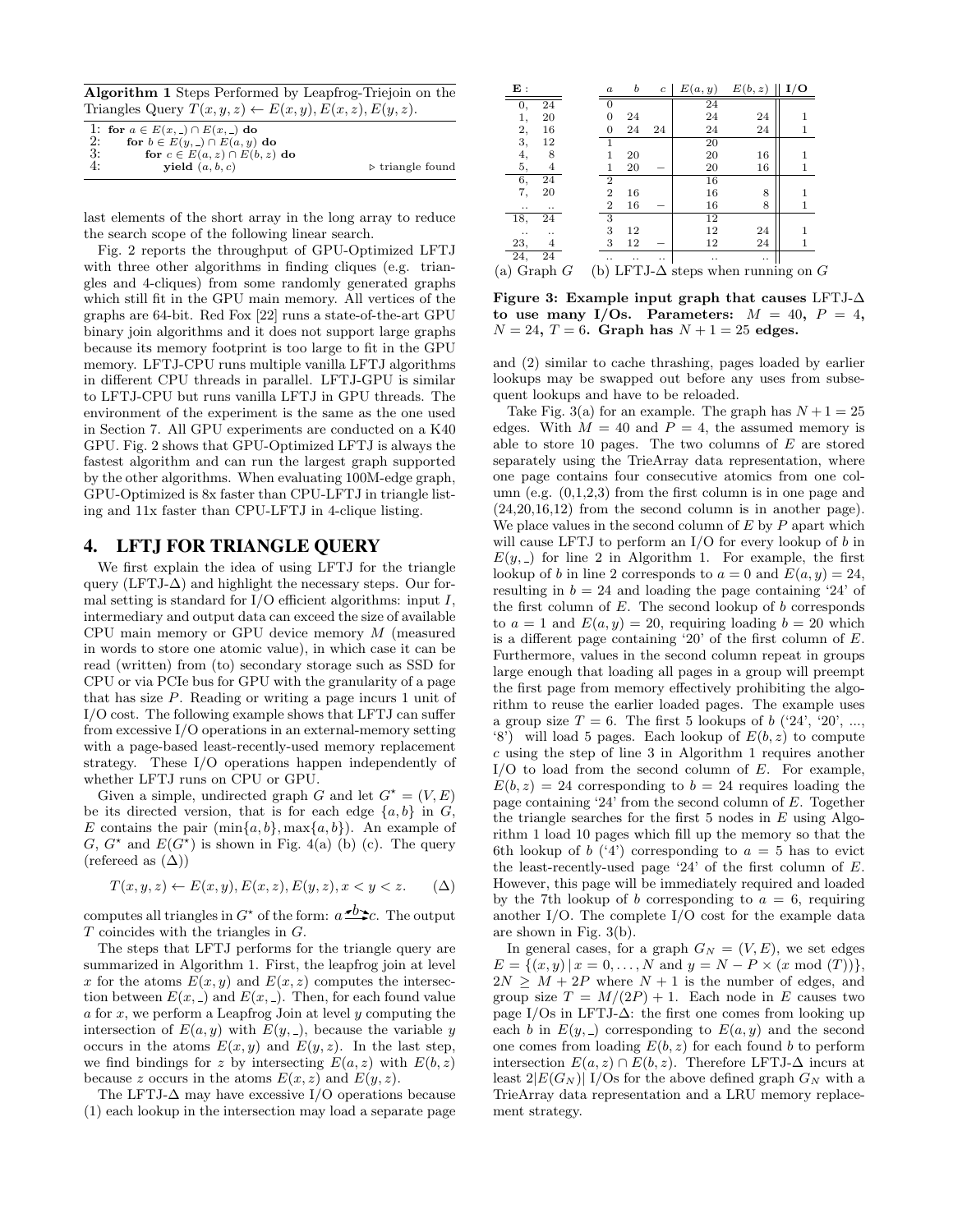To reduce the number of I/Os incurred in LFTJ-∆ and thereby increase I/O efficiency, we propose "boxing" which is an innovative and effective approach to deal with out-ofcore data sets by sectioning them into boxes that can fit into memory. We adapt LFTJ to utilize the boxing strategy and then apply it to the triangle query.

## 5. BOXING LFTJ

## 5.1 High-Level Idea

LFTJ with a variable order  $x_1, \ldots, x_n$  computes the join by essentially searching over an  $n$  dimensional space in which each dimension i spans over the domain of the variable  $x_i$ . In our approach, we partition the  $n$ -dimensional search space into "hyper-cubes" or boxes such that the required data for an individual box fits into memory. LFTJ is then run over each box individually—finding all input data ready in memory, so that no extra I/Os are necessary for loading data as described in Section 4.

Fig. 4 illustrates this strategy for LFTJ-∆. The join uses three variables  $x, y, z$  – resulting into a 3-dimensional search-space. If the input graph G represented via a TrieArray does not fit into the available memory, then we partition the search space into boxes, for example as in Fig. 4(e). The partitioning is chosen such that the input data restricted to an individual box fits into memory. LFTJ- $\Delta$  is then executed for each box individually one after another while join results are written append-only in a streaming fashion. Note that in the triangle listing problem, the search space can be triangular if constraining the space with  $x < y < z$ . However, the framework we built can be used to compute any relational joins. In that sense, we hope illustrating "boxes" at this higher level exposes the generality. We first introduce the concept of TrieArray Slices which are subsets of the input trie and can be obtained through the two processes called provisioning and probing. Then we explain the boxing procedure using TrieAray Slices.

#### 5.2 TrieArray Slices

As defined in Section 2, the input data are given on external storage in a TrieArray representation and are directly processed to load a subset into the main memory.

As an example, consider the binary relation  $E$  from Fig.  $4(c)$ and its TrieArray  $T$  in Fig. 4(d). We are interested in the subset  $S$  of  $T$  that restricts the first attribute to the interval [3, 5], i.e.,  $S = \{(x, y) \in T | x \in [3, 5]\}.$  We call this a slice of S at level 0 from 3 to 5. A TrieArray for this slice is shown at the top of Fig. 4(f). To build this slice, we can simply copy the values in  $\mathbf{val}_0$  for the interval [3, 5]; then look up where the corresponding y values are in  $idx_0$  and copy them. We then add a wrapper during accesses dynamically to the index arrays that can subtract the offset which is the first index in  $idx_0$  of the slice (wrapper shown as  $idx_0[-5]$  at the top of Fig.  $4(f)$ ). In this way all data used in the arrays of the slice are simply sub-arrays of the original data. Similarly, restricting the second attribute to the interval  $[6, \infty]$ results in a slice shown at the bottom of Fig. 4(f).

In general, for an *n*-ary relation  $R$ , we are interested in creating slices at a level k,  $0 \leq k \leq n$ . At level k the values are restricted to an interval given by a low-bound  $l$  and a high-bound h; at levels  $0, \ldots, k-1$ , the slice contains only a single element each, all of which together combine to a kary prefix. Formally: Let R be an n-ary relation,  $0 \leq k < n$ 



(e) Boxed Search Space (f) Example Box & TrieSlices

Figure 4: Example for out-of-core technique for LFTJ- $\Delta$ , i.e.  $T(x, y, z) \leftarrow E(x, y), E(x, z), E(y, z)$  on  $E(G^*)$ 

an integer, s be a k-ary tuple prefix, and  $l$  and  $h$  be two domain values. The Slice  $S$  of  $R$  at level  $k$  for  $s$  from  $l$  to  $h$ (in symbols  $S = R_{l \to h}^s$ ) is the defined as:

$$
S = \{(x_0, ..., x_{n-1}) \in R \mid (x_0, ..., x_{k-1}) = s \text{ and } l \leq x_k \leq h\}
$$

We create and store Slices in the TrieArraySlice data structure, which is a conventional TrieArray—except that the index arrays can be parameterized with an offset to perform dynamic index-adaptation as explained in the example above. As with TrieArrays, we identify the Slice (set of tuples) with the TrieArraySlice data structure and vice versa in the rest of the paper.

**Provisioning.** Given a relation  $R$  on secondary storage, we can create slices of  $R$  efficiently. This process is called provisioning. The provisioning process of slice  $S = R_{l \to h}^s$ is as follows: using  $k$  binary searches on the value arrays  $val_0, \ldots, val_{k-1}$ , we locate the prefix s in R; the slice is empty if the prefix does not exist. Then, using two more binary searches we locate the smallest element  $l' \geq l$  and the largest  $h' \leq h$  in **val**<sub>k</sub> of R. Their positions are the boundaries in  $\mathbf{val}_{k}$  and  $\mathbf{idx}_{k}$  for the interval we copy into the slice. For the remaining  $n-k$  value arrays and  $n-k-1$ index arrays, we iteratively follow the pointers within the idx arrays and copy the appropriate ranges. As a last step we adjust the index-array's offset parameter: for each  $j =$  $k, \ldots, n-2$ , we set the offset parameter of  $idx_i$  to  $-idx_i[0]$ . Probing. As the last building block, we are interested in provisioning slices that will fill up a certain budgeted amount of memory. This process is referred as probing. In particular, for a TrieArray T on secondary storage, we specify the prefix-tuple s and lower bound l as before. But instead of providing an upper bound  $h$ , we give a memory budget  $m$ in pages as shown in Fig. 5. We are then interested in a maximal upper bound  $h \geq l$  such that the slice at s from l to  $h$  requires no more than  $m$  pages of memory. The process is similar to slice provisioning, except that we do a binary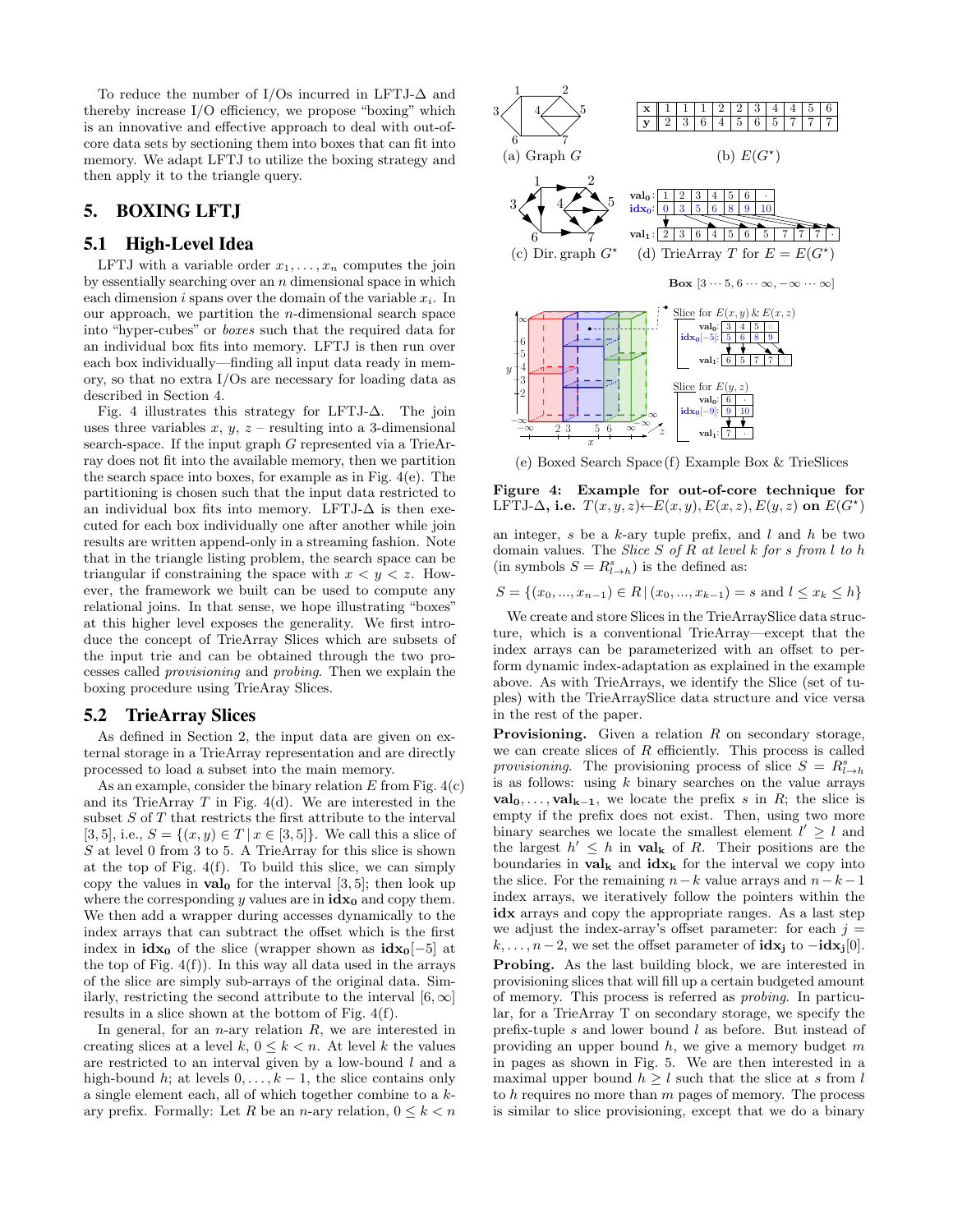| function $\text{PROBE}(T, s, l, m)$ returns h                                  |                                                              |  |  |  |  |  |  |
|--------------------------------------------------------------------------------|--------------------------------------------------------------|--|--|--|--|--|--|
| in: $n$ -ary TrieArray $T$                                                     | $\triangleright$ on secondary storage                        |  |  |  |  |  |  |
| $k$ -Tuple $s$                                                                 | $\triangleright$ start tuple for attributes $0, \ldots, k-1$ |  |  |  |  |  |  |
| value $l$                                                                      | $\triangleright$ Lower bound for attribute k                 |  |  |  |  |  |  |
| int $m$                                                                        | $\triangleright$ memory budget in pages                      |  |  |  |  |  |  |
| out: Maximal $h \geq l$ such that the slice $T_{l \rightarrow h}^{s}$ occupies |                                                              |  |  |  |  |  |  |
| $\leq m$ pages of memory, or SPILL if no such h exist.                         |                                                              |  |  |  |  |  |  |
|                                                                                |                                                              |  |  |  |  |  |  |
| Figure 5: Interface for Single Slice Probing                                   |                                                              |  |  |  |  |  |  |

|    | 1: $l \leftarrow -\infty$<br>$2:$ repeat | $\triangleright$ Value at the start of the search space     |
|----|------------------------------------------|-------------------------------------------------------------|
|    |                                          |                                                             |
| 3: |                                          | probe R, S, T from l for upper bounds $h_R$ , $h_S$ , $h_T$ |
| 4: | $h \leftarrow \min(h_R, h_S, h_T)$       |                                                             |
| 5: | provision $R, S, T$ from l to h          |                                                             |
| 6: | run LFTJ on the provisioned slices       |                                                             |
| 7: | $l \leftarrow \text{succ}(h)$            | $\triangleright$ lower bound is successor of old upper      |
|    | 8: until $\infty = h$                    | $\triangleright$ until we have searched all space           |
|    |                                          |                                                             |

Figure 6: Example: Boxing for  $R(x)$ ,  $S(x)$ ,  $T(x)$ 

search for the upper bound and check for each guess how many pages the TrieSlice would occupy. This can be done by following the idx pointers. Note that for skewed data, it is possible that the slice  $T_{l \to h}^s$  requires more than m pages of memory, even when  $h = l$ . Should this case occur, we report via the sentinel value SPILL instead of returning an upper bound h.

### 5.3 Boxing Procedure

To help exposition, we first describe aspects of the boxing approach via examples, before we cover the general case.

Joins with one variable. Consider a join over multiple unary relations such as

$$
Q(x) \leftarrow R(x), S(x), T(x).
$$

Imagine each of the body relations is larger than the available internal memory  $M$ . We can divide the internal memory into four parts, one for the output data and one for each of the input relations. Since the output is written appendonly, a relatively small portion of memory, which is written to disk once it fills up, is sufficient. We thus divide up the bulk of the memory for the three input relations. We can use the simple strategy to evenly divide the space. A boxed LFTJ execution would then simply alternate probing, provisioning, and calling LFTJ as described in Fig. 6.

Unary cross-products. Consider the cross-product of  $m$ unary relations, with each relation larger than  $M$ :

$$
Q(x_1,\ldots,x_m) \leftarrow R_1(x_1),\ldots,R_m(x_m).
$$

We again split the bulk of the available memory across the  $m$  input relations. The boxing procedure is recursive where each dimension i of the recursion corresponds to a variable  $x_i$  (See Fig. 7). The procedure starts with  $i = 1$ . In general, at a dimension i, we loop over the predicate  $R_i$  via the probeprovisioning loop. Then, for each slice at dimension  $i$ , we do the same recursively for the next higher dimension. At the bottom of the recursion—when we reached the  $i = m$ , we call LFTJ on the created slices. Then, the slices provide data for the box [low-high], i.e., in which the variable  $x_i$  can range from  $\text{low}[i]$  to high[i]. Note that (like above) we can run the original query over the slice data since the slices are guaranteed to not have data outside their range and thus the boxes partition the search-space without overlap.

General joins. The general approach combines the two previous algorithms while also considering corner cases. Let

| 2:  | <b>variables:</b> $m$ -Tuple low, high<br>1: procedure MAIN<br>BoxUp(1) | $\triangleright$ Box boundaries                |
|-----|-------------------------------------------------------------------------|------------------------------------------------|
| 4:  | 3: procedure $BoxUp(int i)$<br>$\text{low}[i] \leftarrow -\infty$       | $\triangleright$ <i>i</i> corresponds to $x_i$ |
| 5:  | repeat                                                                  |                                                |
| 6:  | probe inputs $R_i$ from low[i] for upper bound $h_i$                    |                                                |
| 7:  | high[i] $\leftarrow h_i$                                                |                                                |
| 8:  | provision $R_i$ from low[i] to high[i]                                  |                                                |
| 9:  | if $i < m$ then : BOXUP(i+1)                                            |                                                |
| 10: | else: run LFTJ on slices                                                | $\triangleright$ Box: [low · · · high]         |
| 11: | $\text{low}[i] \leftarrow \text{succ}(\text{high}[i])$                  |                                                |
| 12: | until $\infty =$ high[i]                                                |                                                |

Figure 7: Example: Boxing for  $R_1(x_1),..., R_m(x_m)$ 

 $Q$  be a general full-conjunctive join of  $m$  atoms, and variable order  $\pi = x_1, \ldots, x_n$  with no atom containing the same variable twice, and all atoms in Q mentioning variables consistent with  $\pi$ . We first group the atoms based on their first variable  $x_j$ : we place all atoms that have as first variable  $x_i$  into the array atoms [1..*n*] at position j. To follow the exposition, consider the join

$$
Q(x_1,x_2,x_3) \leftarrow R(x_1,x_2), S(x_1,x_3), T(x_2,x_3), U(x_1)
$$

where we put  $R, S$ , and U into atoms[1] and T into atoms[2]. Like for cross-products, we recursively provision for the dimension i ranging from 1 to n. For each i, we use the method for joining unary relations for the atoms in  $\texttt{atoms}[i]$ . In particular, for each  $A_j \in \text{atoms}[i]$  we probe and create slices for  $A_j$  at level 0 regardless of i or the arity of  $A_j$ . Thus, at dimension i, we iteratively provision atoms with  $x_i$  as their first attribute restricting the range of  $x_i$  but not any of the other variables  $x_k$ ,  $k > i$ . This ensures that we can freely choose any partitions we might perform on these variables  $x_k$  for  $k > i$ . Like with cross-products, we call LFTJ at the lowest level when  $i = n$ .

The above works well unless any of the probes reports a SPILL, which can occur if a relation exhibits significant skew. For example, imagine there is a value a for which  $|S_a(x_3)|$ exceeds the allocated storage. Then, at dimension  $i = 1$ , probing S at level 0 with a lower bound a will return SPILL. We handle these situations by setting the upper bound at level  $i = 1$  to a, and essentially marking  $S_a$  as a relation that needs to be provisioned at the dimension of its second attribute (eg, 3) alongside the atoms in atoms[3]. Note that a relation of arity  $\alpha$  can spill  $\alpha - 1$  times in worst case.

The general algorithm is given in Algorithm 2. We evenly divide the available storage among the n dimensions, and assign the atoms  $A$  to atoms  $[i]$  accordingly (lines 3-4). We also use a variable leftoverMem to let lower dimensions utilize memory that was not fully used by higher dimensions. In line 11, we union the spills from the previous level to the atoms we need to provision. The method probe in line 12, probes atoms in atms to find an upper bound such that all atoms can be provisioned. We here, evenly divide mem by the size of atms. The lower bound for probing are taken from low, which is also used to determine the starting tuples for possible spills. The method sets the upper bound at the current dimension and fills the spills predicate if necessary. The method provision provisions the predicate  $A$  with bounds from low and high adapted to the variables occurring in A. It returns the slice and the size of used memory.

I/O Complexity. Using the analysis and method described in [26], the I/O complexity of boxed LFTJ with  $n$  variables, input *I* and output of size K is  $O(|I|^n/(M^{n-1}P) + K/P)$ .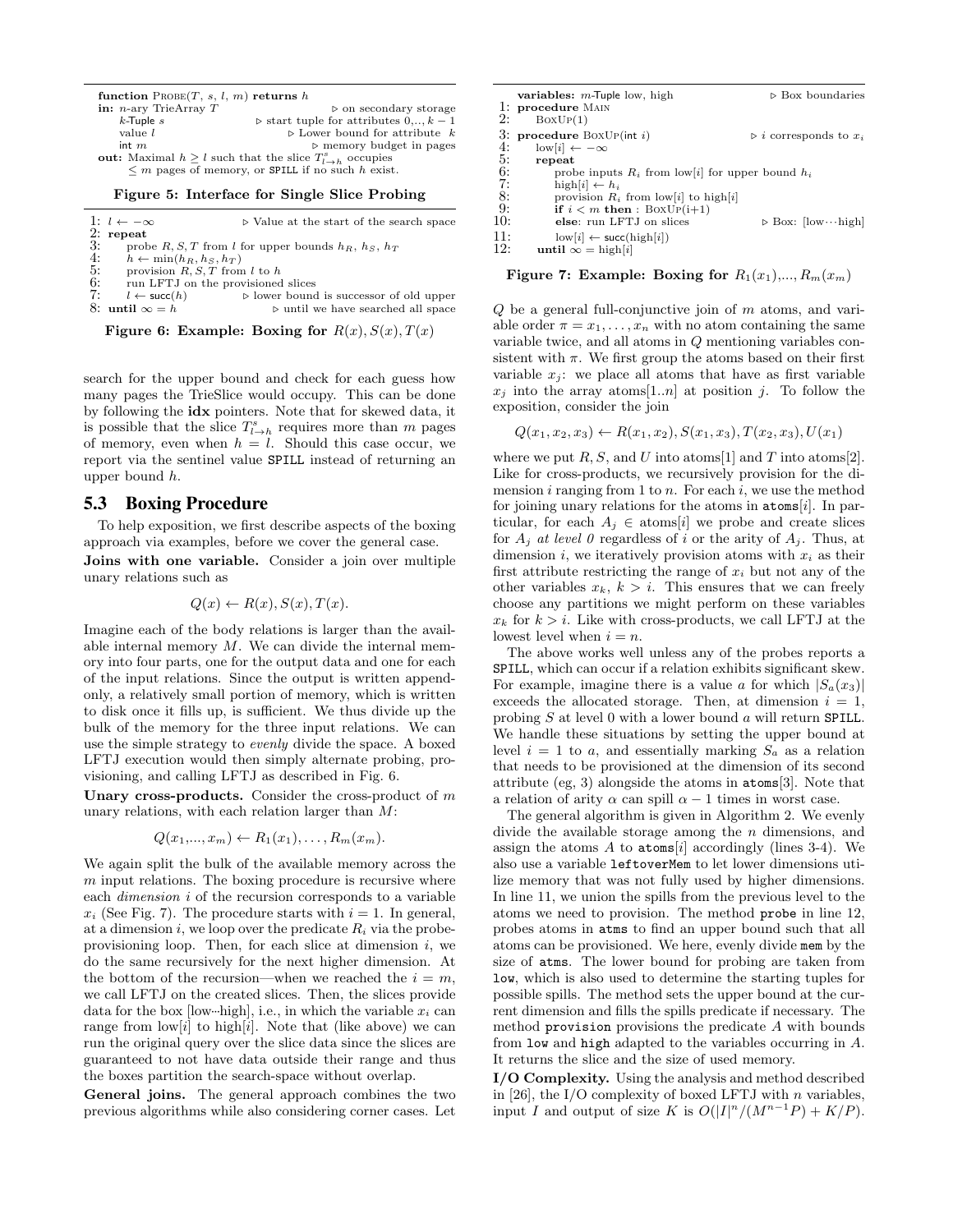#### Algorithm 2 Boxing Leapfrog Triejoin

|                  | in: $\text{mem}_{max}$                                                              | $\triangleright$ available memory in pages        |
|------------------|-------------------------------------------------------------------------------------|---------------------------------------------------|
|                  | $A_1,\ldots,A_m$                                                                    | $\triangleright$ body atoms and TrieArrays        |
|                  | $x_1, \ldots, x_n$                                                                  | $\triangleright$ key order, <i>n</i> variables    |
|                  | variables:                                                                          |                                                   |
|                  | $n$ -Tuple low, high                                                                | $\triangleright$ Box boundaries                   |
|                  | Array of AtomSet atoms[1 $n$ ]                                                      | $\triangleright$ atoms per level                  |
|                  | Array of SliceSet $S[1n]$                                                           | $\triangleright$ provisioned slices               |
|                  | Array of AtomSet spill $[0n]$                                                       | $\triangleright$ spilled-over atoms               |
|                  | Array of int budget $ 1n $                                                          | $\triangleright$ of memory in pages               |
| 1:               | procedure MAIN                                                                      |                                                   |
| 2:               | for $i \in \{1, \ldots, n\}$ do                                                     |                                                   |
| $\overline{3}$ : | budget $[i] \leftarrow \text{mem}_{max}/n$                                          |                                                   |
| 4:               | atoms $[i] \leftarrow \{A_i \mid x_i \text{ is first variable in } A_i\}$           |                                                   |
| 5:               | BoxUp(1, 0)                                                                         | $\triangleright$ 1st variable, no leftover memory |
| 6:               | <b>procedure</b> $BoxUp(i, leftoverMem)$                                            |                                                   |
| 7:               | mem $\leftarrow$ budget[i] + leftoverMem                                            |                                                   |
| 8:               | $\text{low} \leftarrow [-\infty, , -\infty]$ ; high $\leftarrow [\infty, , \infty]$ |                                                   |
| 9:               | repeat                                                                              |                                                   |
| 10:              | $S[i] \leftarrow \emptyset$ ; usedMem $\leftarrow 0$                                |                                                   |
| 11:              | atms $\leftarrow$ atoms $[i] \cup$ spill $[i-1]$                                    |                                                   |
| 12:              | $spill[i], high[i] \leftarrow probe(i, atms, mem, low)$                             |                                                   |
| 13:              | for $A \in \text{atms} \setminus \text{spill}[i]$ do                                |                                                   |
| 14:              | slice, $m \leftarrow$ provision(A, low, high)                                       |                                                   |
| 15:              | usedMem $\leftarrow$ usedMem $+$ m                                                  |                                                   |
| 16:              | $S[i] \leftarrow S[i] \cup$ slice                                                   |                                                   |
| 17:              | if $i < n$ then                                                                     |                                                   |
| 18:              | $leftoverMem \leftarrow mem - usedMem$                                              |                                                   |
| 19:              | $BoxUp(i + 1, left overMem)$                                                        |                                                   |
| 20:              | else                                                                                |                                                   |
| 21:              | <b>run</b> LFTJ on $\bigcup S[k]$ on Box[low···high]<br>$k=1n$                      |                                                   |
| 22:              | $\text{low}[i] \leftarrow \text{succ}(\text{high}[i])$                              |                                                   |
| 23:              | until $\infty = \text{high}[i]$                                                     |                                                   |
|                  |                                                                                     |                                                   |

Applying boxed LFTJ to the triangle query generates an I/O complexity for LFTJ- $\Delta$  of  $O(|E|^3/(M^2P) + K/P)$ . If there are no spills the complexity is  $O(|E|^2/(MP) + K/P)$  which matches the I/O complexity of MGT [7] and is optimal if  $M \geq |V|$  as shown in [7].

#### 6. IMPLEMENTATION

We implement a general-purpose join-processing framework using the proposed boxed-LFTJ on a heterogeneous system. Predicates (stored as TrieArrays) can have variable arities and we support marking a prefix of the attributes as key (the TrieArray then needs fewer index arrays). For CPU, the system uses secondary storage which is SSD (via memory-mapped files) to allow processing of data that exceeds the main memory. For GPU, if the data size exceeds the device memory, they can be retrieved first from the CPU main memory and then from the SSD.

#### 6.1 Optimizations on CPU

We are also deploying a parallelization scheme for LFTJ to utilize multiple CPU cores by evenly mapping the first variable to the threads to perform independent LFTJ, i.e. each thread has a fixed range for the first variable. In the boxed LFTJ version, boxes are worked on one after another, yet LFTJ utilizes available cores while processing a box.

In the boxing procedure, using more memory at smaller dimensions reduces the number of boxes created. We pick a ratio of 4:1 for dividing up the memory between  $x:y$  in the triangle query. We also do not allocate budget to dimensions j that do not have an atom using  $x_j$  as first variable (e.g.,  $z$ ). In case there is a spill the budget for the spilling relation will be moved over to the next dimension.



Figure 8: Integration of GPU-Optimized LFTJ



Figure 9: Use double buffer to hide CPU boxing and PCIe data movement.

We envision that for some queries, an optimizer, aided by constraints provided by the user, can avoid provisioning certain boxes because it can infer that there cannot possibly be a query result within that box. For example, in our case, we know that  $x < y < z$ . This can easily be inferred from the constraint  $a < b$  for any  $(a, b) \in E$ . Based on this, we do not need to provision at dimension  $y$  if the high bound for  $y$  is smaller than the low bound for  $x$ . We have put a hook into the boxing mechanism to bypass provisioning if after probing this condition is met.

#### 6.2 GPU-Optimized LFTJ Integration

We integrate the GPU-Optimized LFTJ algorithm with the boxed LFTJ framework as shown in Fig. 8. The integration is seamless because the CPU and GPU LFTJ use the same data structure and program interface. Multi-GPU implementation is also supported by the system. The main thread in the CPU spawns several new threads, each for one GPU in the system, to perform boxing by the slicer, send the slices to the GPUs and invoke the GPU-Optimized LFTJ kernels on the GPUs. Therefore, CPU is in charge of partitioning data when GPUs take control of the computation. The boxing algorithm is multi-thread safe. The boxes generated by different threads are not overlapped and can be processed independently by different GPUs. The GPU management threads complete after all the data are processed.

We further optimize the performance by concurrently executing different stages on the GPU by using double buffering [23]. Three stages can run concurrently: CPU boxing, PCIe data transferring, and GPU LFTJ computation. Considering the fact that GPU LFTJ computation dominates the overall time, the integrated system overlaps the first two stages with GPU LFTJ execution as shown in Figure 9. Thus, the time spent in preparing data for GPU is hidden by the computation.

### 7. EXPERIMENTAL EVALUATION

In our experimental evaluation, we focus on the triangle listing problem on a heterogeneous system that has a multi-core CPU and multiple GPUs. we investigate and an-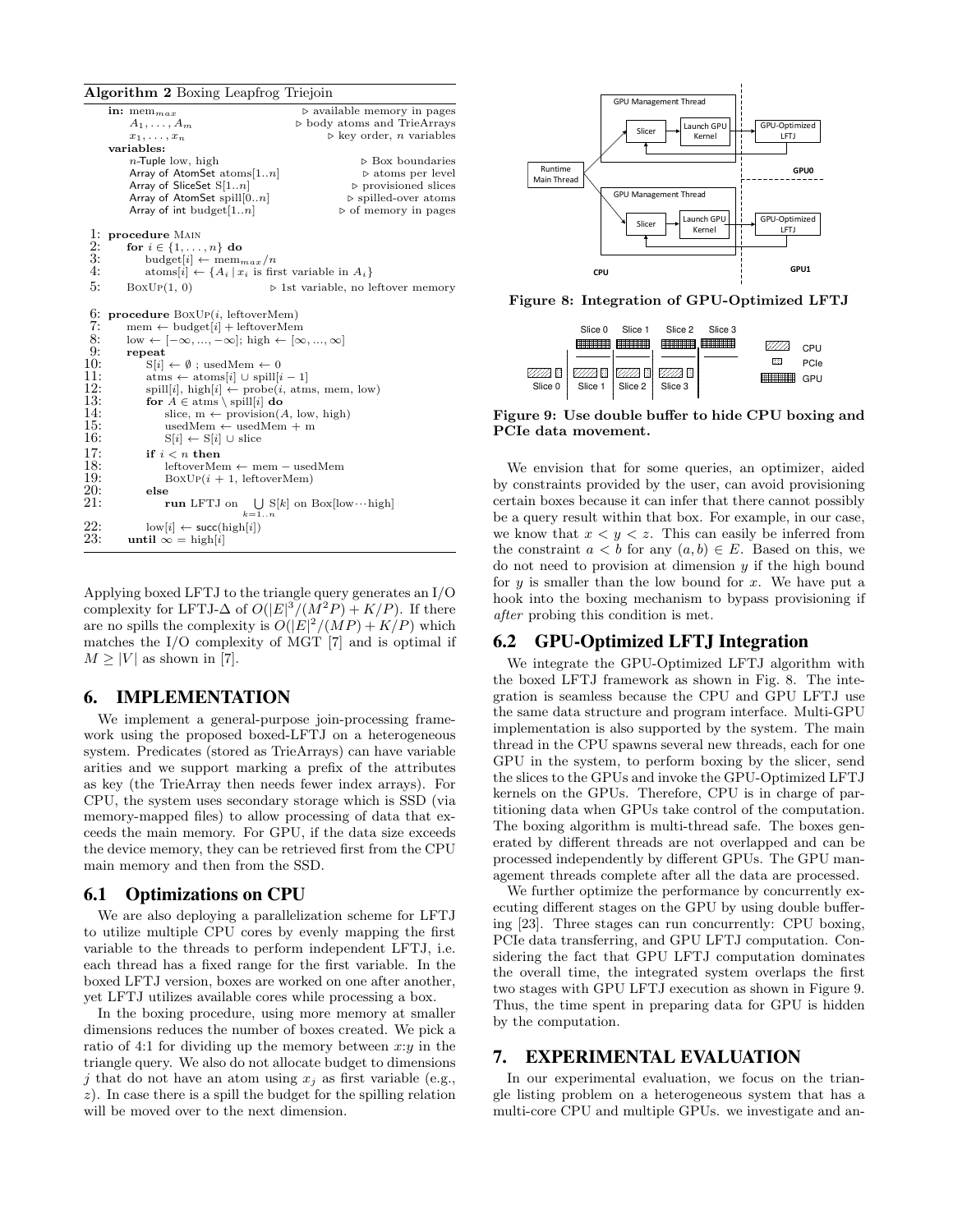|                                                    |                                                                                           | Mem   Measured Mem BW   Core $\#$   Max Core Freq |                |                    |  |  |  |
|----------------------------------------------------|-------------------------------------------------------------------------------------------|---------------------------------------------------|----------------|--------------------|--|--|--|
|                                                    | $\begin{array}{c c c} \text{K40c} & 12\text{GB} \\ \text{Titan} & 6\text{GB} \end{array}$ | 203GB/s<br>220GB/s                                | 2880  <br>2688 | 745 MHZ<br>876 MHz |  |  |  |
| Figure $10i$ Comparison of CPHs used in the exper- |                                                                                           |                                                   |                |                    |  |  |  |

 $i$ gure 10: Comparison of GPUs used in iments

|                   | LiveJournal(LJ) |                |           | Orkut   RAND16   RMAT16   RAND80   RMAT80 |             |             | Twitter    |
|-------------------|-----------------|----------------|-----------|-------------------------------------------|-------------|-------------|------------|
| <b>CSV</b>        | 500MB           | $1.8\text{GB}$ | 4.1GB     | 4.0GB                                     | 22GB        | 22GB        | 25GB       |
| TA                | 315MB           | 1.2GB          | 2.3GB     | 2.2GB                                     | 11GB        | 11.2GB      | 10GB       |
| $\left V\right $  | 4 Mio           | 3 Mio          | 16 Mio    | 16 Mio                                    | 80 Mio      | 80 Mio      | 42 Mio     |
| E                 | 35 Mio          | 117 Mio        | $256$ Mio | $256$ Mio                                 | $1.28$ Bill | $1.28$ Bill | $1.2$ Bill |
| $\frac{ E }{ V }$ | 8.7             | 38.1           | 16        | 16                                        | 16          | 16          | 28.9       |
| # $\Delta$        | $178$ Mio       | $628$ Mio      | 5457      | $2.2$ Mio                                 | 5491        | 884,555     | 35 Bill    |

Figure 11: Characteristics of the data sets. Self and duplicate edges are removed. The CSV sizes refer to the CSV data where each undirected edge  $\{a, b\}$  is mentioned only once. TA stands for the TrieArray representation as described in the earlier sections.

alyze the overhead of boxed LFTJ, its behavior with limited available main memory and its performance compared to best-in-class competitors.

Evaluation environment. We use a desktop machine with an Intel i7-4771 core, that has 4 cores (8 hyper-threaded), each clocked at 3.5GHz. The machine has 32GB of physical memory and a single SSD disk. It is running Ubuntu 14.04.1 with a stock 3.13 Linux kernel. Two GPUs are attached to the system, one Tesla K40c and one Geforce GTX Titan. Fig. 10 compares the key parameters of them. In general, K40c has larger memory but lower bandwidth, more cores but lower frequency. If the data fit in GPU memory, K40c and Titan have similar throughput for GPU-Optimized LFTJ. The CPU and two GPUs appeared in the market about in the same time and they are the most advanced devices at that time.

Data. We use both real-world and synthetic input data of varying sizes. The data statistics are shown in Fig. 11. The real-world data include graphs from online community: "LiveJournal (LJ)" [25], "Orkut" [12] and "Twitter" [9]. We also consider synthetically generated data due to its better understood characteristics. We focus on two datasets: "RAND" and "RMAT". Each comes in a medium-sized version (RAND16 and RMAT16) and a large version (RAND80 and RMAT80). In the RAND dataset, we create edges by uniformly randomly selecting two endpoints from the graph's nodes. The RMAT data contains graphs created by the Recursive Matrix approach [3] that closely match realworld graphs such as computer networks, or web graphs. The LiveJournal and the synthetic graphs were also used by the MGT work in [7] and earlier work [4] to evaluate out-of-core performance for the triangle listing problem.

Methodology. We measure and present the time for running our TrieArray-based implementation of LFTJ and two competing algorithms on the mentioned data sets with various configurations and memory restrictions. The TrieArraybased experiments are conducted on both CPU and GPUs. Input data for LFTJ are given in TrieArray format.

CPU Overhead of Boxed-LFTJ. We advise boxed LFTJ to only use memory the size equaling a fraction of the input during execution to test the impact of the box size on the CPU overhead. Recall that the input workloads in SSD are memory mapped. To further (almost completely) remove I/O, we prefix the execution by cat-ting all input data to

/dev/null, which essentially pre-loads the Linux file-system cache. The boxing is performed in one CPU thread and CPU LFTJ runs with eight threads to fully exploit the four cores of the CPU. We now consider the three questions (i) What is the CPU overhead for probing and copying? (ii) What is the overhead introduced by running LFTJ on individual boxes in comparison to running LFTJ on the whole input data? and (iii) What is the performance of running LFTJ on one or multiple GPUs?

To answer these questions, we run four variants: (a) the full CPU LFTJ, (b) the full GPU LFTJ, (c) probing and copying data into TrieArraySlices without running LFTJ, and (d) only probing without copying input data nor running LFTJ. Results are shown in the first row of Fig. 12. On the X-Axis, we vary the space available for boxing. The individual points range from  $5, 10, \ldots$  up to  $200\%$  of the input data size in TrieArray representation. We choose to range up to 200% since the input is essentially read twice by LFTJ- $\Delta$ : once for each of the dimensions x and y.

Results. Answering question (i): We can see that the CPU work performed for probing and copying is very low in comparison to the work done by the CPU join evaluation, even when the box sizes are limited to as little as 5% of the size of the input. Answering (ii), we look at the top lines for LFTJ and compare the curve with the value at the far right as this one is achieved by using a single box which is essentially the same as the vanilla LFTJ. The real-world data sets behave as expected: starting at around 25%, they level out demonstrating that the CPU overhead is low if the available memory is not too much smaller than the input data size. Now, for the synthetic data sets, we see that unexpectedly, using more boxes reduces the CPU work (memory range 10%–200%). We speculate that this is because the boxed version might reduce the work done in binary searches since the space that needs to be searched is smaller. Only at 5%, does this trend reverse and using more smaller boxes takes longer. Answering question (iii): The second top lines of the five figures represents the performance of executing GPU-Optimized LFTJ in K40c. The largest box size supported by GPU is much smaller than CPU because GPU has much smaller memory size and GPU-Optimized LFTJ uses much larger memory footprint. The GPU number is not shown in the TWITTER graph because GPU performance is more than 10x slower than its CPU counterpart for this power-law graph. The linear search used by GPU-Optimized LFTJ is not efficient for this graph. Replacing linear search by binary search in GPU is even worse which can cause another 10x slow down. For the rest of graphs, GPU-Optimized LFTJ is 1.46-2.95x faster compared with the CPU approach even when CPU uses 200% boxes. The CPU overhead of probing and copying is still less than 15% when LFTJ is performed in GPU.

Boxing with limited memory. We are also interested in the performance of the boxing technique when disk I/O needs to be performed. Here, we run the same experiments as above but we clear all Linux system caches before we start a run. We further use Linux's cgroup feature to limit the total amount of RAM used for the program (data+instructions) and any caches used by the operating system to buffer I/O on behalf of the program. As actual limit we use the value given to the boxing and shown on the X-Axis plus a fixed 100MB (that accounts for the output buffer and the size of the executable).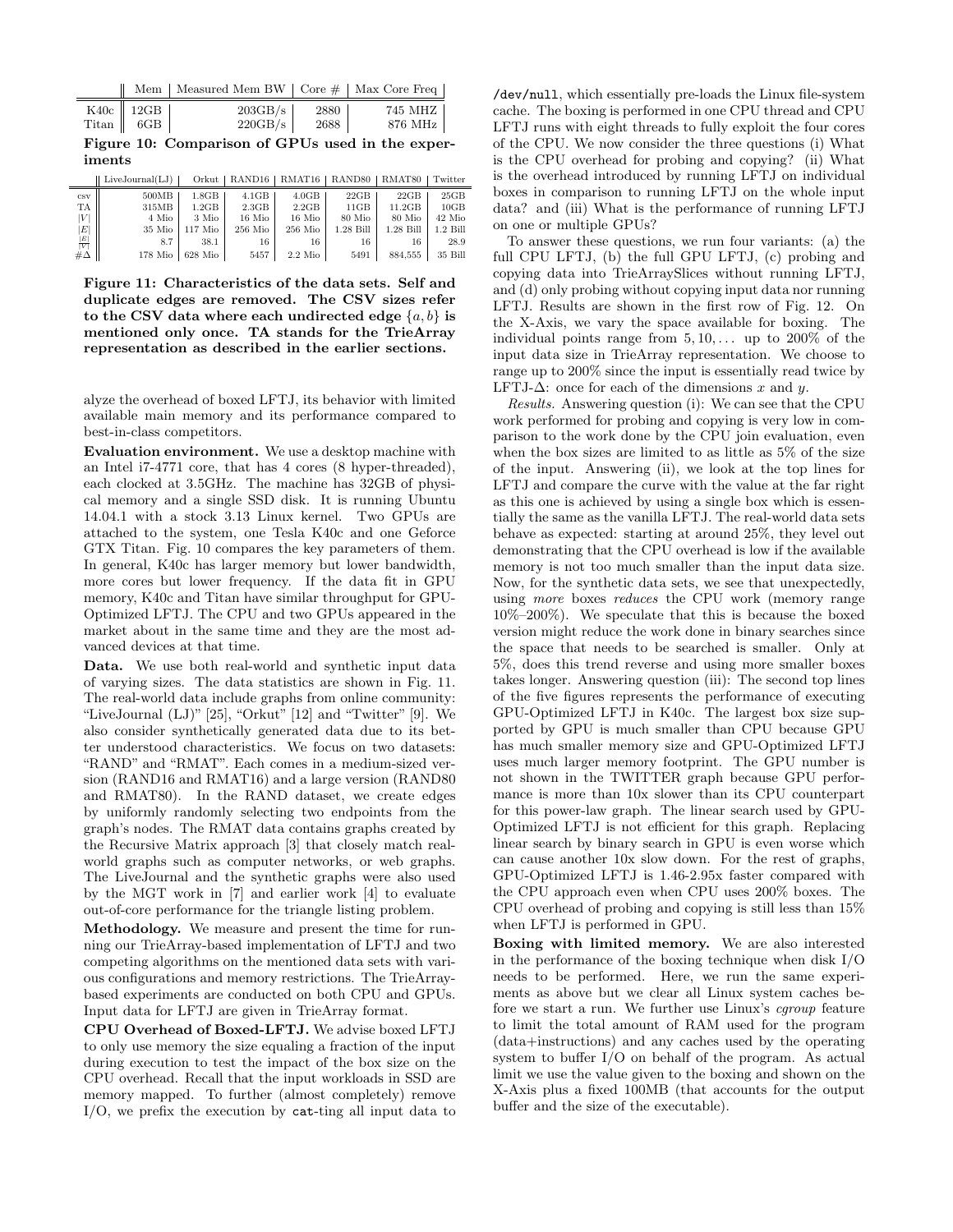

Figure 12: Boxed LFTJ Analysis. On the X-Axis, we vary the total memory available for boxing shown as percent of the size of the input relation. We vary from 5%, 10%, 25%,... to 200%; we choose 200% to hold the input twice: once for  $E(x, y)$  and once for  $E(y, z)$ . First row shows total runtime on the Y-Axes in seconds without OS-level (cgroup) main-memoryrestrictions and warm caches to evaluate the additional CPU work necessary for boxing. For performance in an out-of-core scenario, we enforce OS-level memory restrictions and have all caches cleared before execution in the second row; which also plots wall-clock execution time on the Y-Axis. The third row shows the number of boxes and the amount of provisioned memory in multiples of the size of the input data. Omitted graphs for {RAND|RMAT}16 look like the "80" variants.

Results are shown in the second row of Fig. 12. These results are end-to-end which include all the overhead that happens in real world when running out-of-core data set. In this scenario, we see that probing is still very cheap even for the 5% memory setting; Provisioning the data now has noticeable costs for low-memory settings (25% and below). However, even then, it is mostly dominated by the time to actually perform the in-memory joins. This is even more so for the real-world data sets. Overall, with around 25% or more memory, boxed LFTJ's performance stays constant indicating that I/O is not the bottleneck. For example, we can count all 37 billion triangles in the TWITTER dataset in around 29 minutes without I/O and only need up to 35 minutes with disk I/O. For this power law graph, the  $I/O$ overhead is negligible. If executing LFTJ in GPU, the total execution time is still 1.30-1.73x faster than using the same box size to run CPU LFTJ for the first four graph. The ratio of probing and provision increases since GPU is faster in joining. Note PCIe overhead is not included in the provision, but included in the boxed GPU LFTJ. In two real-world graphs, LJ and Orkut, the overhead is still less than 1/3. But in two synthetic graphs, the overhead is between 66%- 75% which indicating that the I/O is the bottleneck. In these cases, we can perform two level of boxing: first find a large box from the secondary storage and then find small boxes to send to GPU from this large box. This should significantly reduce the I/O cost because the second row of Fig. 12 proves finding large box has much smaller overhead than finding small box from SSD and the first row of Fig. 12 proves boxing from memory has negligible cost.

When using GPU to do triangle listing, either the GPU computation or disk I/O are the main bottlenecks depending on the characteristics of the graph. Here, PCIe overhead can be hidden by overlapping computation. However, previous



Figure 13: Selected boxes for TWITTER dataset

research shows that when only standard binary joins are processed [2], the PCIe can become the bottleneck.

In the third row of Fig. 12, we show number of boxes used as well as the total amount of memory copied for provisioning as a multiple of the TrieArray input size from Fig. 11. We see that the number of boxes is generally below 100 unless the memory is restricted to below 25%; similarly, we never copy more than 15x of the input data even for a 5% memory restriction. An example for how the boxes were chosen for the TWITTER data set is shown in Fig. 13. The figures show how these boxes are created by projecting the 3-D input space onto the x-y plane. Darker pixels indicate areas where there is more data. In particular, the image was created as follows: For  $E(x, y)$  of the directed graph for the TWITTER dataset which can be viewed as a point-set in 2D space, create a 2D histogram  $H$  with 150x150 bins. Then, because we slice along the first dimension and collect the nodes plus their neighbors, we aggregate over  $H$ 's second dimension (eg,  $y$ ) values to obtain a 1D histogram D showing the total number of neighbors the nodes in a certain bin have. We then spread this 1D histogram into a 2D space by setting the value at position  $x, y$  to  $D(x) + D(y)$ . This "image" is indicative of the total amount of data for a rectangular box.

Spill is a corner case that never occurred for any of the tested graphs as long as the available memory fraction is larger than or equal to 5% of the total input size. As sug-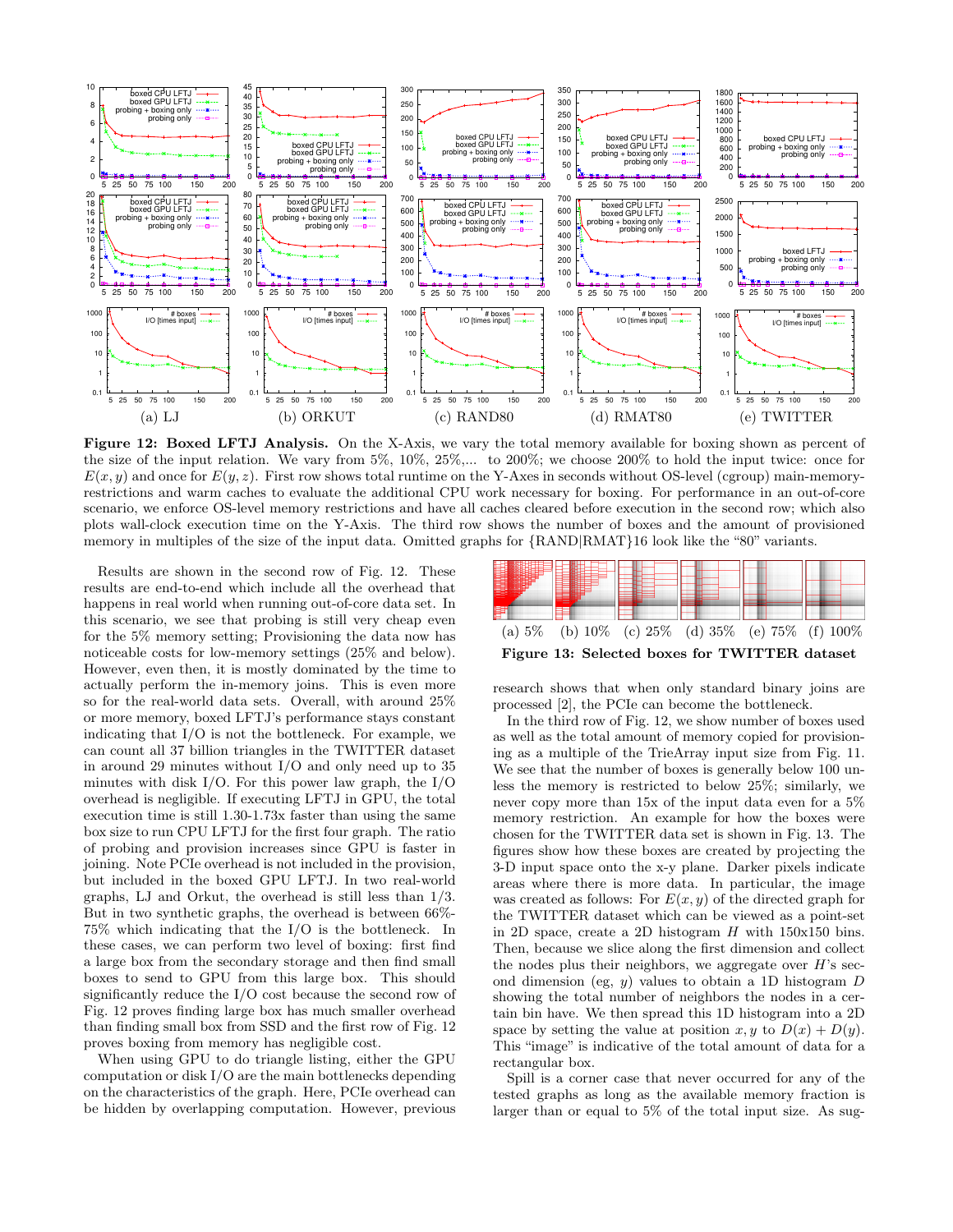

Figure 14: (a) Speedup of Boxed LFTJ over Vanilla LFTJ. Memory restrictions are 25% and 35% of input size respectively. (b) Speedup of LFTJ over Graphlab for single and 8 threaded configurations without resource limitations.

gested in Fig. 12, it is not beneficial to use even smaller fractions for boxing because the number of boxes grows exponentially when the memory shrinks. We include spill in the algorithm for correctness.

Last, we are interested in how the boxed LFTJ compares to a variant without our extension. Since LFTJ as presented in [21] is a family of algorithms that needs to be parameterized by how data is physically stored and how the TrieIterator operations are implemented, answering this question is hard since conclusions for one specific implementation of the data back-end might not hold for another. In particular, our approach of storing data in huge arrays and performing mostly binary searches over them might be particularly bad from an I/O perspective. However, having these considerations in mind, we also ran our version of LFTJ with the cgroup memory restrictions and a provisioning mode that does not copy the data but leaves it in memory-mapped files. The data is thus paged in (from the input file) by the Linux virtual memory system that using a standard replacement strategy. Results for this experiment are shown in Fig. 14(a): The average speed ratios of vanilla over boxed for the memory levels of 10%, 25%, and 35% are 65x, 30x, and 20x, respectively.

Comparison to competitors. We compare to (1) the triangle counting algorithm presented in [19] and implemented in Graphlab [10]. We chose this algorithm as our in-memory competitor since it supports multiple threads and was used in other comparisons [24] before. We also (2) compare to the MGT algorithm [7] as the (to the best of our knowledge) currently best triangle listing algorithm in the out-of-core setting. Our results are shown in Fig. 14(b) and Fig. 15. The boxed LFTJ is on average 65% slower than Graphlab, both when run in single-threaded mode as well as in multithreaded mode with 8 threads. Graphlab, being optimized for an in-memory setting with optional distribution, was not able to run any of our large data sets getting "stuck" once all of the 32GB of main memory and 32GB of swap space had been consumed.

Comparing to MGT (Fig. 15): We used the cgroup-memory restrictions and cleaned caches for running MGT and boxed-LFTJ. When we run in single-threaded mode, then MGT outperforms boxed LFTJ by a factor of 3.1, 2.9, and 2.9 in the configurations with 10%, 25%, and 35% of the memory, respectively. When we allow LFTJ to utilize all of the 4 available cores, we are on average 47%, 22%, and 28%, respectively, faster than the single-threaded MGT. We have not investigated how well MGT parallelizes. Note that MGT



Figure 15: Speedup of Boxed LFTJ (1,8 threads) over MGT (1 thread) with limited memory.



Figure 16: Speedup of one or two GPUs over CPU

internally uses only 32 bits as node identifiers (vs. our 64bit identifiers). Nevertheless, we used the same values to configure and limit the amount of memory for both MGT and LFTJ. Note that boxed-LFTJ scales well with the number of threads because the workload is often CPU bound.

Running multiple GPUs. The last experiment demonstrates the capability of using multi-GPUs with the boxing algorithm. Fig. 16 shows the speedup of using one K40 and using both GPUs. The baseline is executing LFTJ in CPU by using 1GB box. K40 and Titan both use 512MB boxes so that the smallest graph, LJ, needs two boxes. Memory is not restricted in this set of experiment. Recall that two CPU threads execute the boxing algorithm as introduced in Section 6 when two GPUs are used. One K40 can bring around 2x speedup because of its high computation throughput. When concurrently executing LFTJ in two GPUs, the speedup increases to 2-4x compared with CPU LFTJ. Using two GPUs is always faster than using one GPU. The scalability differs from graph to graph. The extra GPU only brings 5% additional speedup for LJ because there is not enough data to saturate both GPUs. For all other benchmarks, extra GPU can bring at least 40% additional speedup including the largest TWITTER graph which has 90% additional speedup because of the low cost of boxing and full utilization of two GPUs executing the join algorithm.

#### 8. RELATED WORK

The SociaLite effort [20] at Stanford also proposes to use systems based on relational joins (in this case Datalog) for graph analysis. They show that declarative methods not only allow for more succinct programs but are also competitive, if not outperform typical other implementations.

A worst-case optimal join algorithm has first been presented by Ngo et al. in [14] following the AGM bound [1] that bounds the maximum number of tuples that can be produced by a conjunctive join. Most recently, Khamis et al. [13] propose so-called beyond-worst-case-optimal join algorithms. Here, the performed work is not measured against a worstcase within a set family of inputs—but instead must be proportional to the size of a shortest proof of the results correctness. Furthermore, [8] combines ideas from geome